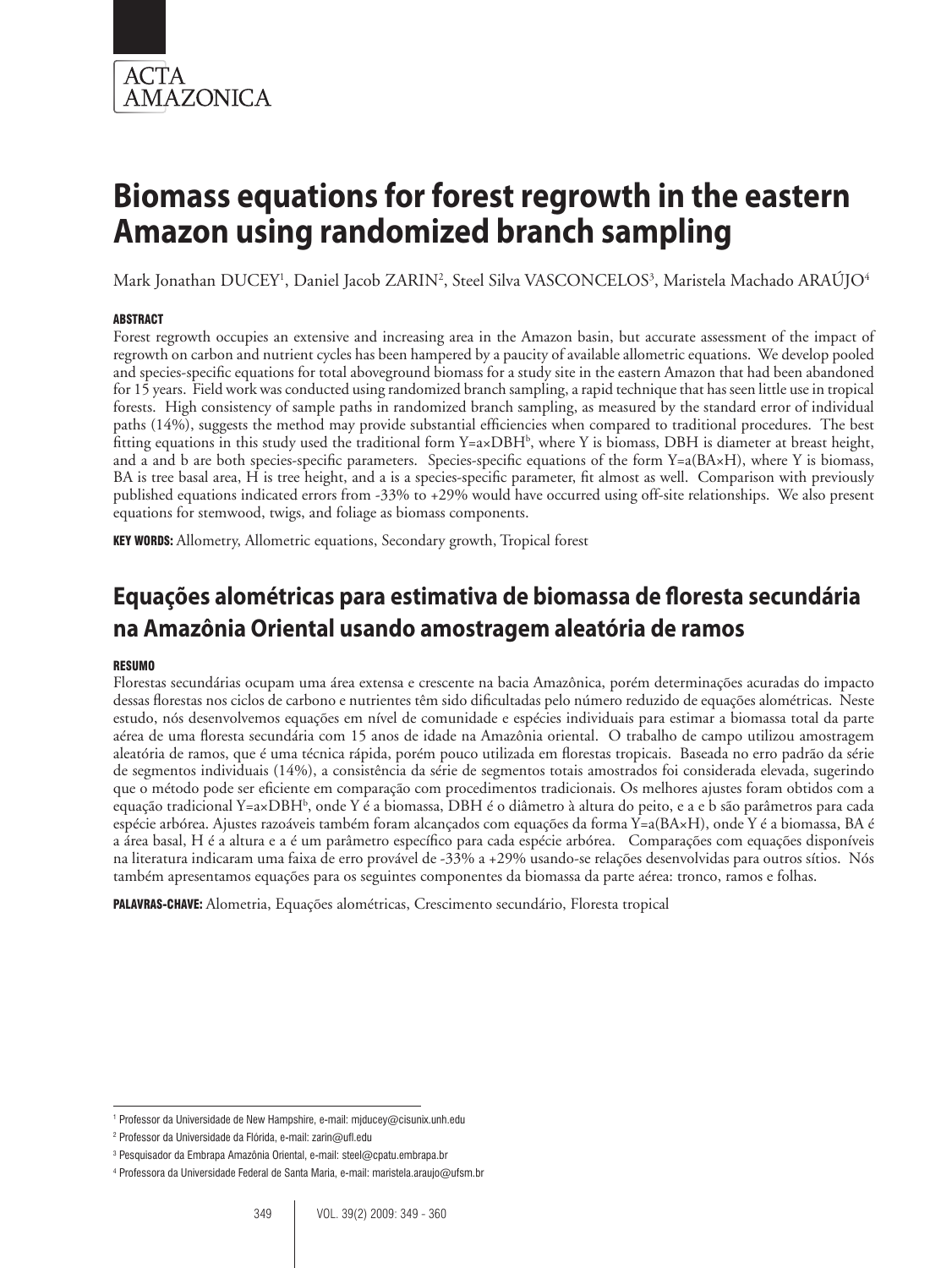

# **Introduction**

Approximately 650,000 km<sup>2</sup> of old-growth forest in the Brazilian Amazon has been cleared within the past 25 years (Brazil INPE, 2004), and between 30% and 50% of this area is in some stage of abandonment and regrowth (Fearnside, 1996; Houghton *et al.,* 2000). Forest regrowth occupying much of this land area are of significant ecological interest in their own right (Uhl *et al.,* 1988; Buschbacher *et al.,* 1988; Mesquita *et al.,* 2001), and contribute to large-scale biogeochemical and atmospheric cycles (Fearnside & Guimarães, 1996; Houghton *et al.,* 2000; Steininger, 2004).

Tropical forest regrowth contains complex mixtures of tree species (Uhl *et al.,* 1988; Mesquita *et al.,* 2001), and there is considerable variation in species composition of regrowth stands across this large region (Baar *et al.,* 2004). However, few species-specific allometric equations have been published (Uhl *et al.,* 1988; Saldarriaga *et al.,* 1988; Nelson *et al.,* 1999). Most studies on biomass or carbon increment in Amazonian forest regrowth rely on mixed-species equations (such as those developed by Uhl *et al.,* 1988; Saldarriaga *et al.,* 1988, and Honzák *et al.,* 1996 using data from Brown *et al.,* 1989). However, Nelson *et al.* (1999) report considerable discrepancies between the predictions of these equations, suggesting considerable error may remain when using existing mixed-species regressions in new sites.

Tropical forests present special challenges for developing accurate biomass equations. Because even a small area may contain a relatively large number of species, many trees must be measured to develop an adequate set of equations. It would be especially advantageous in this situation to be able to measure each tree as efficiently as possible, so that many trees can be measured. One approach is to reduce the portion of the tree that must be processed by using a subsampling method. Randomized branch sampling (RBS, Gregoire *et al*., 1995) has been proposed and theoretically investigated, but there are few published reports of its use.

Here, we report the results of an aboveground biomass study in forest regrowth in the eastern Amazon. Our goals were (1) to develop species-specific allometric equations for several species not represented in previously published studies, using randomized branch sampling, a well-described methodology for tree allometry not previously applied in tropical forest regions; (2) to develop mixed-species equations appropriate for forest regrowth of similar species composition; and (3) to compare our equations with previously published equations to assess which, if any, equations might prove portable across forest regrowth regionally.

# **MATERIAL AND METHODS**

#### STUDY SITE

The study was carried out at the field station of the Federal Rural University of Amazonia (UFRA: 1º17'46" S and 45º55'28" W) near the city of Castanhal, in the Bragantina Region of Pará, Brazil. The Bragantina Region is distinguished from other Amazon regions by the predominance of secondary vegetation, resulting from constant human occupation since the rubber boom at the beginning of the  $20<sup>th</sup>$  century (Ludovino, 2001). Previously covered by humid tropical forest with a dense canopy, the study area was first cleared around 1940. Corn and manioc were the main crops of the slash-andburn agriculture in the area. After six to eight cycles of slash and burn, the area was abandoned and allowed to regrow for the past 15 yrs. Mean annual temperature is 26° C, average relative humidity is 80%, and mean annual precipitation is 2500 mm. A dry season extends from July to December with 2 to 5 months with total rainfall less than 100 mm according to data registered from the National Agency of Electrical Energy (ANEEL) network meteorological station at Castanhal (01°17'53"S, 47°56'56"W), which was about 3 km away from our study site. The predominant soil type is dystrophic yellow latosol, stony phase I, in the Brazilian classification (Tenório *et al.,* 1999), corresponding to Sombriustox in U.S. soil taxonomy. Soils are well-drained and shallow to laterite. Predominant botanical families are Lacistemataceae, Clusiaceae, and Myrtaceae.

#### **Field and Laboratory Methods**

All trees  $\geq 1.0$  cm diameter at breast height (DBH) on two 0.01 ha study plots were destructively sampled. In addition, for two taxa (*Vismia guianensis* and *Stryphnodendron* sp.), 2-3 additional trees selected from the area around the plots were also sampled to extend the size range for the allometric regressions.

Before felling, DBH and total height (to the tallest point on the tree) were measured on each tree. DBH was measured using a diameter tape on trees with DBH >5cm, and using calipers for smaller trees. However, the differences between diameter measurements using the two techniques are practically and statistically negligible; DBH as measured using a diameter tape equals the average of all possible caliper measurements (Matérn, 1956). Height was measured using a telescoping range pole. Total height was also measured immediately after felling using a fiberglass tape. Then, we employed randomized branch sampling (Jessen, 1955; Gregoire *et al.,* 1995) to subsample each tree and develop design-unbiased estimates of total biomass and its components.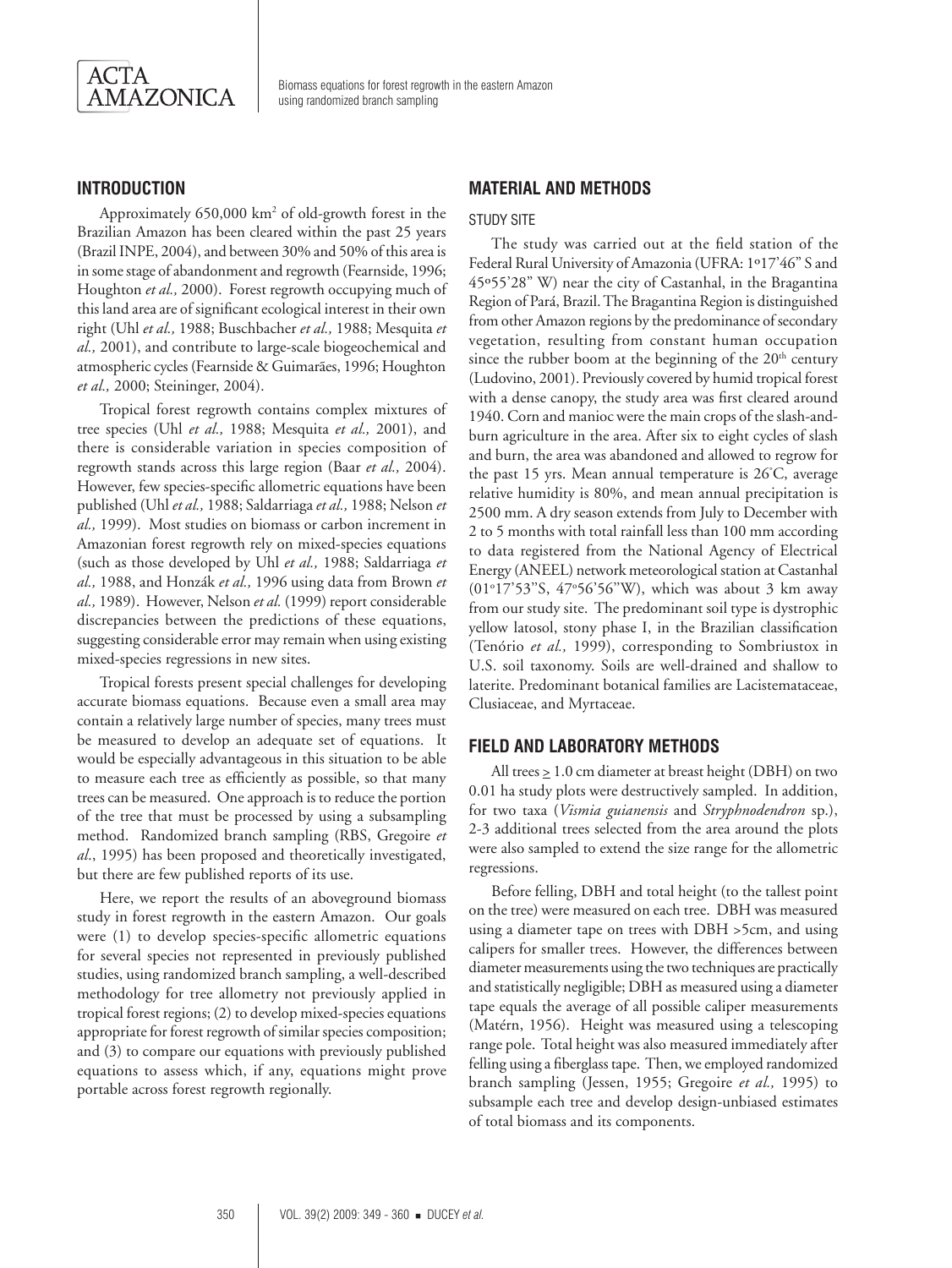

Briefly, randomized branch sampling decomposes a tree into a finite collection of paths composed of individual segments. Each path connects the base of the tree to a terminating branch. A segment is the portion of a path that runs between two ramifications. Sampling begins at the base of the tree; the segment running from the base to the first ramification is sampled with probability equal to 1. All material associated with that segment is processed to determine volume and biomass components (described below). At the ramification, one must choose which segment to take. We measured the basal diameter of each segment at the ramification, and used a field computer to select a segment with probability proportional to basal diameter raised to the 2.67 power; this selection probability has been suggested as nearly optimal for total biomass (Gregoire *et al.,* 1995). All material associated with this new segment is processed, and the selection process repeats at the ramification terminating the segment. This procedure is repeated until one reaches a terminal branch. The probabilities of selection at each ramification (the conditional probabilities; Gregoire *et al.,* 1995) are recorded, and collectively they define a probability sample through the set of possible paths on the tree. Each segment is expanded by its unconditional probability, i.e. the product of the conditional probabilities of each selection at preceding ramifications, to form a design-unbiased estimator of the total of an attribute in the tree, based on the same attribute measured in each segment in the path (Gregoire *et al.,* 1995). Only one path is needed to develop an estimate for the tree. To estimate the standard error for an individual tree, multiple paths must be selected; this was done on 6 trees to evaluate the accuracy of the sampling scheme.

For each segment, we divided the plant material into five categories for processing:

1. Stemwood. We defined stemwood as all live woody material (including bark) with an outside bark diameter  $\geq 1.0$ cm. If a lateral branch arose from the segment with diameter  $\geq 1.0$  cm, that constituted a ramification and the segment terminated at the branch base. Lateral branches with diameter < 1.0 cm were defined as twigs (see below). If the diameter fell below 1.0 cm before reaching a ramification (i.e. the stem became a twig), or if no branch  $\geq 1.0$  cm arose from the segment, the segment was considered a terminal branch. (For very small trees, with no branches  $\geq 1.0$  cm, this means the initial segment was also a terminal segment, so the entire tree was processed.) For each stemwood segment, we measured the length, basal diameter, and diameter at the terminating ramification. After separating other biomass components (see below), the entire segment was cut and weighed wet in the field. For very small segments, the entire segment was returned to the lab for dry weight determination; otherwise, a "cookie" subsample

was removed from the midpoint of the segment, weighed in the field for wet weight, and returned to the lab for dry weight measurement.

- 2. Twigs. All live woody material, including bark, < 1.0 cm in diameter was considered as twigs. All twigs were collected from each selected segment and wet weight was determined in the field. For most segments, the entire collection of twigs was returned to the lab for dry weight determination; for a few segments with very large twig volumes, an arbitrary subsample of twigs was taken, its wet weight recorded, and the subsample was returned to the lab for dry weight measurement.
- 3. Dead branches and twigs. Dead woody material was associated with the segment from which it arose, without respect to diameter. Dead woody material was separated from the live wood by visual inspection and by testing for flexibility, its wet weight was determined, and either the entire dead branch or a subsample taken from its midpoint (also weighed wet in the field) was returned to the lab for dry weight measurement.
- 4. Foliage. Foliage was separated from the branches and twigs of a segment. All foliage associated with a segment was weighed wet in the field. If the volume of foliage was small (approximately a liter or less), all the foliage was returned to the lab. Otherwise, the foliage was mixed well, and a grab sample was taken for wet weight measurement in the field and dry weight measurement in the lab.
- 5. Seeds and fruits. These components were rare. They were treated separately from, but similar to, foliage.

All collected material was bagged and tagged to identify the tree, path number, and segment number from which it arose. Samples were returned to the lab within 12 hours, placed in an oven at 65°C, and dried until the residual weight was stable (at least 24 hours, but generally longer for large woody samples). Nogueira *et al.* (2005) report a statistically significant but small (less than 2%) difference in wood density estimates when higher oven temperatures (e.g.  $103^{\circ}$ C) are used for large woody samples; those differences should be borne in mind when comparing these results to those from similar studies. Dry weight was determined using a calibrated electronic balance to a precision of 0.1 g.

The total dry weight for a segment was determined as the sum of the dry weights of its components. Where a component was subsampled for dry weight determination, the total dry weight of that component was estimated as the field-measured wet weight for the total material, multiplied by the dry weight to wet weight ratio of the subsample. Dry weights for the segments were then multiplied by the inverse of the unconditional selection probabilities for each segment, and summed to estimate the total dry mass of the tree (Gregoire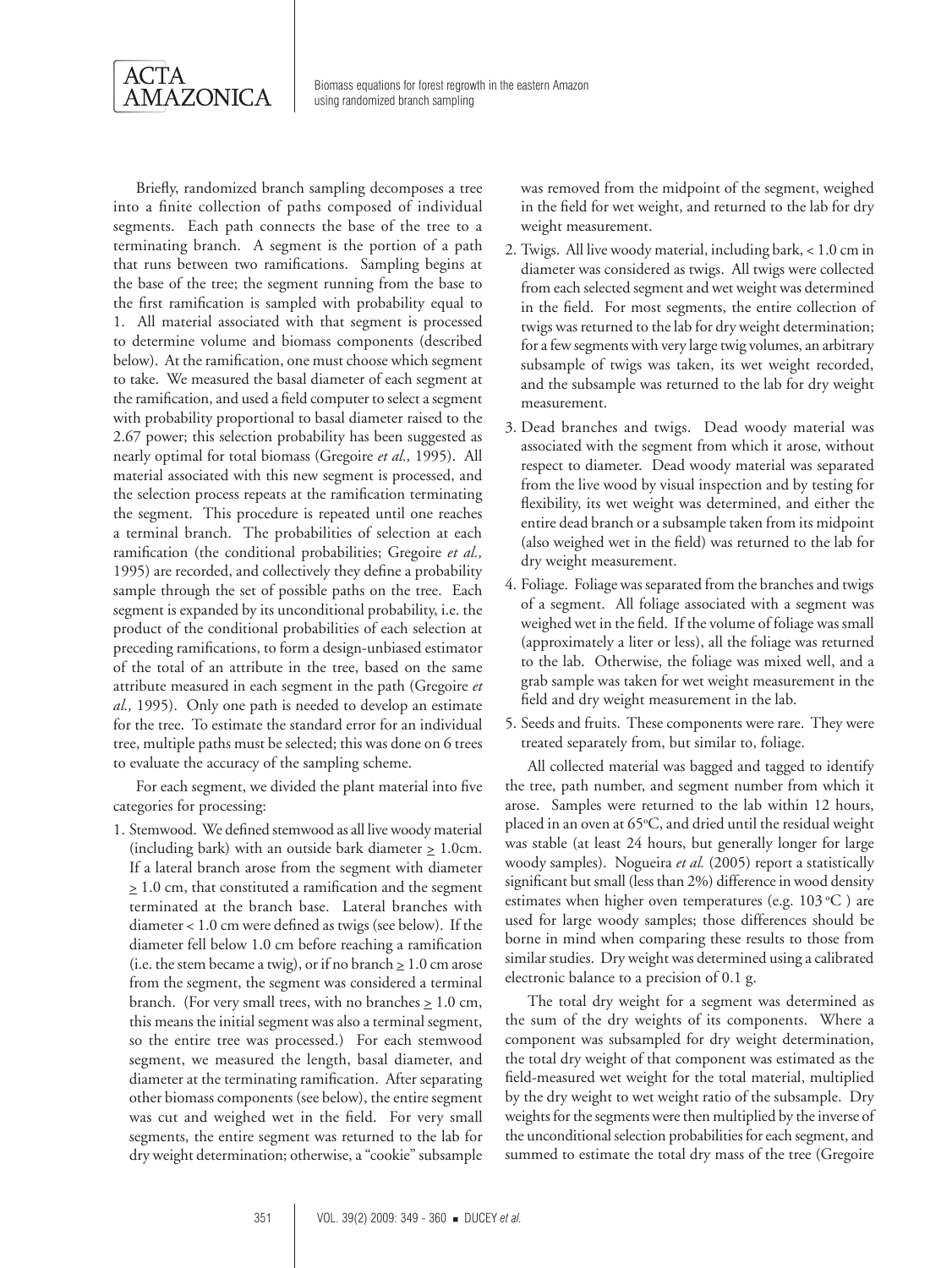

*et al.,* 1995). Volume for each segment was calculated using Smalian's formula (*V*=*L*(*A*+*a*)/2, where *V* is volume, *L* is length, and *A* and *a* are the large and small end cross-sectional areas, respectively). The volumes were not used directly in biomass estimation, but were used to assist in error checking the dry weights. Volume of the basal segment, in association with the dry woody biomass of the basal segment, was also used to develop specific gravity for each tree as a covariate in allometric equation development.

#### STATISTICAL ANALYSIS

We evaluated a series of allometric models predicting total aboveground biomass as a function of commonly measured variables including DBH and total height, as well as wood density. The first set of models did not include separate coefficients for different species or taxa, but treated the entire population as a single group. The second set included separate coefficients for each species with five or more individuals in the sample, treating all other species as a pooled "other" group.

We considered several candidate models for predicting the total aboveground biomass of trees (Y) without estimating species-specific parameters. These included two models employing tree basal area (BA, m<sup>2</sup>), tree height (H, m; we used height as measured before felling, not length measured after felling, to predict biomass), and a measure of wood specific gravity: either specific gravity as estimated from the basal segment of that tree (SG), or the median basal specific gravity for the species (MSG). The models in this class were

| Model 1. | $Y = \beta_0 (SG \times BA \times H)^{\beta_1}$  |
|----------|--------------------------------------------------|
| Model 2. | $Y = \beta_0 (MSG \times BA \times H)^{\beta_1}$ |

In many applications, no specific gravity information is available. A model with similar form, relying only on tree dimensions, is

```
Model 3.
                               Y = \beta_0 (BA \times H)^{\beta_1}
```
However, use of this model requires measurement of tree height. Perhaps the most common allometric equation form is

$$
Model\ 4. \qquad Y = \beta_0 DBH^{\beta 1}
$$

where DBH is diameter at breast height in cm. Although it is dimensionally consistent with the notion that much of the aboveground biomass of a tree comes from the stem volume, some object to forms such as Model 3 because the exponents on BA (or DBH) and H cannot vary independently. We also tested

*Model* 5.  $\times$ DBH $\beta$ <sup>1</sup> $\times$ H $\beta$ <sup>2</sup>

Conversely, if the bulk of aboveground biomass does come from stem volume, then the additional exponent  $\beta_1$  in Models 1, 2, and 3 may be considered unnecessary, and might lead to poor extrapolation even within the close vicinity of the original

data range. We also tested the following simple models with only a single estimable parameter:

| Model 6. | $Y = \beta_0 (SG \times BA \times H)$ |
|----------|---------------------------------------|
| Model 7. | $Y = \beta_0(MSG \times BA \times H)$ |
| Model 8. | $Y = \beta_0(BAxH)$                   |

It is often tempting to deal with expected heteroscedasticity (and at the same time avoid nonlinear regression) by fitting Models 1-5 after log transformation. However, this introduces a bias into resulting estimates, and complicates crosscomparison with models in the original scale. We employed nonlinear regression, estimating both the model parameters, and the parameters of a variance function, by direct maximum likelihood. For all models, the variance of individual data about the expected value was estimated as a function of the predicted value, with two additional parameters:

```
Variance:
                                                                 <sup>2</sup>=γ<sub>0</sub>Y<sup>1</sup>
```
This equation for the variance allows broad flexibility in modeling the heteroscedasticity directly, while using only one parameter more than would be needed when incorrectly assuming homoscedasticity. Each model thus required estimating 3-5 parameters:  $\beta_0$  (and possibly  $\beta_1$  and  $\beta_2$ ), as well as  $\gamma_0$  and  $\gamma_1$ . Model selection was based on the small-sample, second-order corrected AIC<sub>c</sub> information criterion (Akaike, 1974; Sugiura, 1978; Hurvich & Tsai, 1989).  $\mathrm{AIC}_\mathrm{c}$  stands for "an information criterion," or "Akaike information criterion," while the *c* in the subscript indicates a small-sample correction.  $\mathrm{AIC}_\mathrm{c}$  is calculated from the log-likelihood as

$$
AIC_c = -2\ln L + 2K + \frac{2K(K+1)}{n-K-1}
$$

where ln(*L*) is the log-likelihood of the model, *K* is the number of parameters (including parameters associated with the variance), and *n* is the number of observations. Low values of AIC<sub>c</sub> are considered desirable; particular values of AIC<sub>c</sub> are not meaningful in isolation, but differences in AIC<sub>c</sub> between models (ΔAIC<sub>c</sub>) are (Burnham and Anderson 2002). Model selection using AIC<sub>c</sub> is preferable to model selection using *p*-values, because the goal is to select an appropriate predictive model, not to test a straw null hypothesis (Burnham & Anderson, 2002). Although Burnham and Anderson (2002) warn against it, we also report pseudo-R<sup>2</sup> (also called model efficiency) and root mean square error here; these are reported for informational purposes only, and should not be used as model selection criteria in the presence of heteroscedasticity. We also caution that pseudo- $R<sup>2</sup>$  values should not be used to compare allometric equations developed in different studies from different data sets because, just as in linear regression, the statistic depends strongly on the range and variability of the specific data set (Kvålseth, 1985).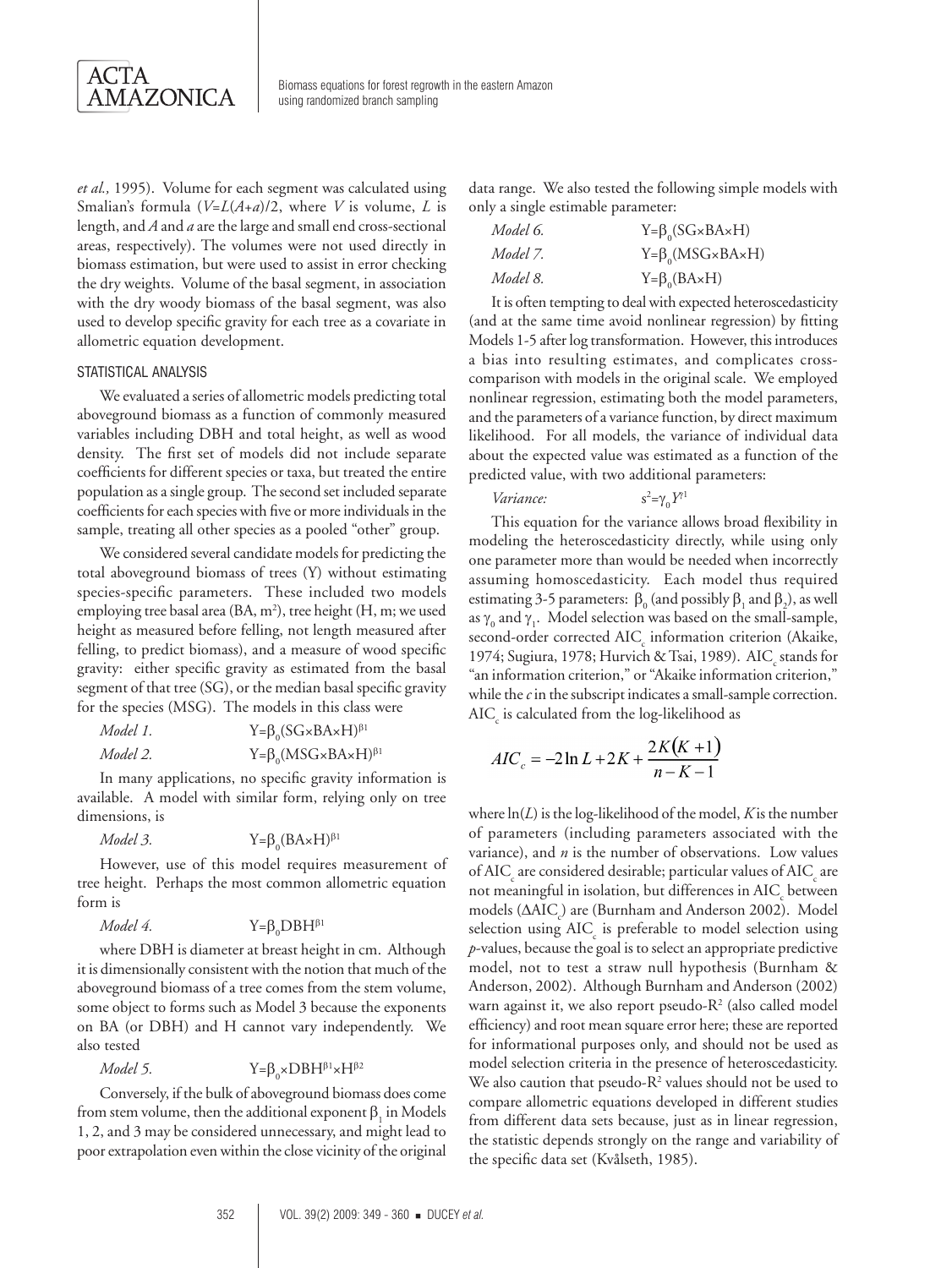

We also fit a series of individual species or taxon models; individual species models are often considered to be more accurate in ecological work. We considered this not as a given but as a testable proposition. We fit a series of models, comparable in form to those used for the grouped equations. Specifically, we fit Models 1, 3, 4, 5, 6, and 8 as outlined above, but allowing separate parameters for each taxon. The median specific gravity term in Models 2 and 7 is uniform for a taxon, so these models are redundant. We employed the same heteroscedasticity assumption and variance model as before, allowing the two parameters of the variance model also to vary by taxon. Thus, each model required estimating 3-5 parameters per taxon. We fit separate models for seven species, and one additional group comprising all other species combined. We used an overall  $\text{AIC}_{\text{c}}$  to compare among equation forms, both within the taxon-specific series and with the multispecies models. The overall AIC<sub>c</sub> was calculated from the joint log-likelihood of the models in a group, using the combined sample size and combined number of parameters (3-5 parameters for each of 8 taxa). As before, we report pseudo-*R2* and root mean squared error values, though these would be misleading in model selection due in part to the heteroscedasticity and in part to the varying number of parameters between models.

To compare the selected models with this study with those from previously published studies (Uhl *et al.,* 1988; Nelson *et al.,* 1999), we estimated the aboveground biomass for each sampled tree using the equations developed here and the previously published equations. Differences were assessed graphically, and the models were also compared for median percent error and median absolute error for each tree. Recognizing that the primary goal of biomass campaigns is

usually to estimate total biomass for a population of trees, rather than for individual trees, we also assessed overall error for the sum of the individual biomasses of the trees on the sample plots. We emphasize that we did this not to determine which set of equations is "right" in some global sense, but to test which (if any) model forms might prove portable across sites. Our working hypothesis was that models including measures other than DBH (such as SG or H) would better account for regional variability in tree form and stand composition, and would prove more portable.

The emphasis of this manuscript is on allometric equations for predicting total biomass. However, the data collected in this study are also suitable for developing equations for biomass components. We present equations for stemwood, twigs, and foliage in Appendix I.

# **RESULTS**

Characteristics of the sampled trees are summarized in Table 1. In total, 82 trees were sampled; 77 trees represented 21 identifiable taxa while 5 trees could not be identified.

Variability of randomized branch sampling, for the six trees where two paths each were sampled, is shown in Table 2. The maximum difference between two estimates was 39%, but this was not typical. The pooled relative standard error of estimate calculated for these trees is 13.7%. Note furthermore that this would be an overestimate of the sampling variability as applied to the total population; for many trees, there were no branches  $\geq 1.0$  cm emanating from the first segment, so the entire tree was sampled and there is no sampling error. An increase in sampling error for larger trees does, however, add to the natural heteroscedasticity expected for tree biomass.

**Table 1 -** Characteristics of the sampled trees. Taxa with fewer than five trees were not analyzed individually, but placed in the "all other taxa" group. Median specific gravity of the "all other taxa" group was 0.591*.*

|                       |                |       |     | DBH (cm) |     | H(m) |        | Biomass (kg) |
|-----------------------|----------------|-------|-----|----------|-----|------|--------|--------------|
| Species               | n              | SG    | min | max      | min | max  | min    | max          |
| Abarema jupunba       | 5              | 0.606 | 5.0 | 8.8      | 6.0 | 8.2  | 4.754  | 27.568       |
| Banara guianensis     |                | 0.591 | 1.9 | 1.9      | 4.7 | 4.7  | 0.816  | 0.816        |
| Casearia javitensis   | 4              | 0.581 | 1.4 | 7.4      | 3.8 | 8.1  | 0.492  | 21.633       |
| Cupania scrobiculata  |                | 0.674 | 1.0 | 1.0      | 3.0 | 3.0  | 0.181  | 0.181        |
| Guatteria poeppigiana |                | 0.304 | 2.8 | 2.8      | 7.3 | 7.3  | 1.123  | 1.123        |
| Inga flagelliformis   |                | 0.577 | 4.1 | 4.1      | 5.7 | 5.7  | 4.303  | 4.303        |
| Lacistema aggregatum  | 3              | 0.640 | 1.3 | 3.9      | 3.2 | 5.8  | 0.401  | 3.421        |
| Lacistema pubescens   | 15             | 0.564 | 1.1 | 6.4      | 2.7 | 7.0  | 0.285  | 22,073       |
| Maquira guianensis    | $\overline{2}$ | 0.533 | 1.2 | 3.1      | 3.1 | 5.8  | 0.310  | 1.824        |
| Myrcia bracteata      |                | 0.851 | 1.2 | 1.2      | 3.2 | 3.2  | 0.415  | 0.415        |
| Myrcia sylvatica      | 8              | 0.757 | 1.2 | 4.8      | 2.2 | 9.6  | 0.203  | 13.639       |
| Nectandra cuspidate   | 3              | 0.475 | 5.5 | 10.4     | 8.0 | 10.5 | 10.081 | 34.306       |
| Neea glomerulifolia   | 3              | 0.855 | 1.2 | 3.1      | 2.4 | 4.3  | 0.320  | 2.173        |
| Neea tamimbuca        |                | 0.442 | 1.1 | 1.1      | 2.3 | 2.3  | 0.318  | 0.318        |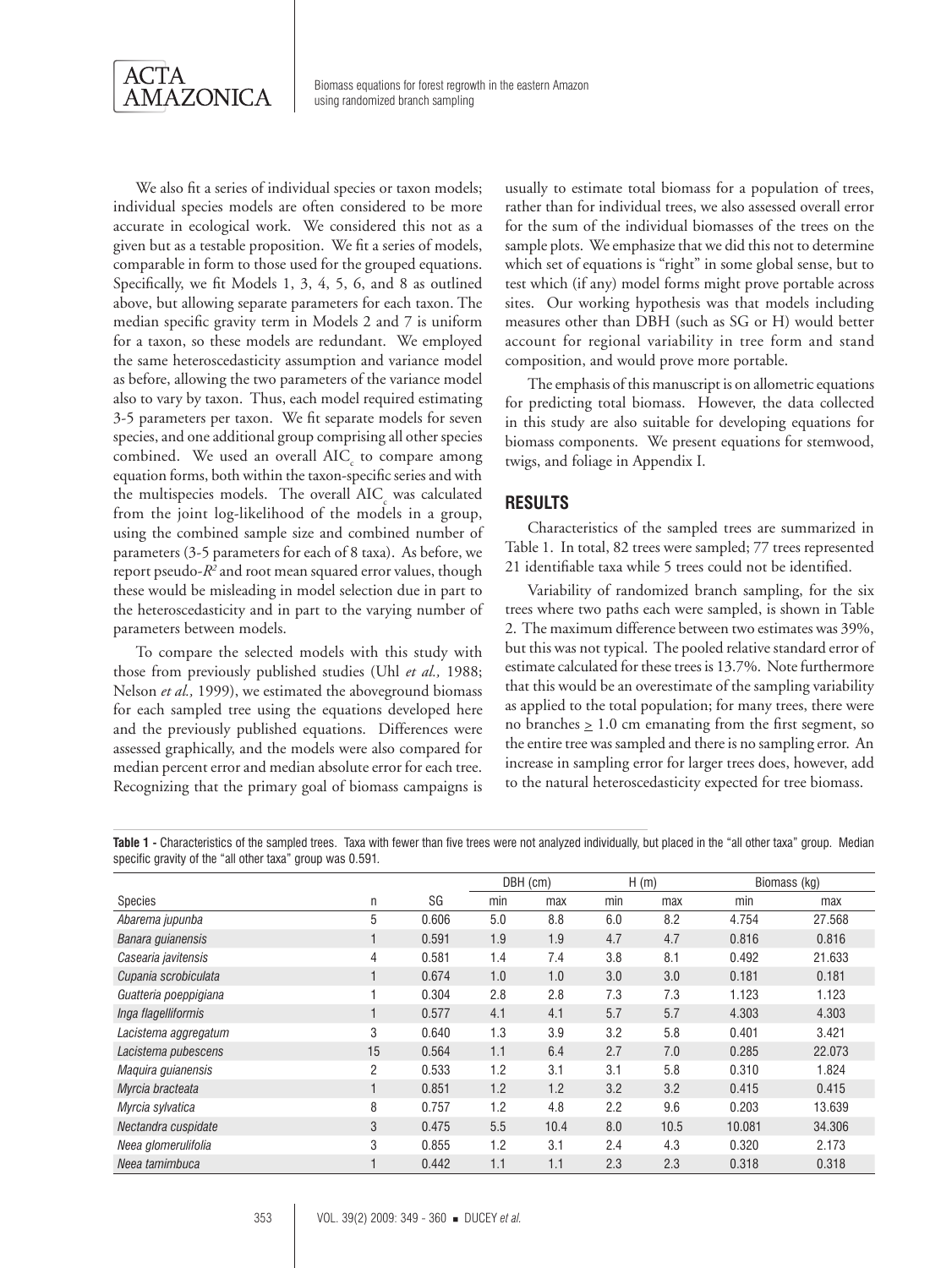#### **Table 1 -** Continuation

|                              |    |       |      | DBH (cm) |      | H(m) | Biomass (kg) |         |
|------------------------------|----|-------|------|----------|------|------|--------------|---------|
| Species                      | n  | SG    | min  | max      | min  | max  | min          | max     |
| Ocotea guianensis            | 8  | 0.516 | 5.0  | 18.4     | 7.7  | 18.0 | 5.692        | 197.659 |
| Poecilanthe effuse           | 10 | 0.835 | 1.1  | 6.9      | 3.2  | 7.3  | 0.339        | 26,570  |
| Stryphnodendron pulcherrimum |    | 0.611 | 21.4 | 21.4     | 11.2 | 11.2 | 262.346      | 262.346 |
| Tapirira guianensis          |    | 0.362 | 5.1  | 5.1      | 8.2  | 8.2  | 4.533        | 4.533   |
| Talisia longifolia           |    | 0.933 | 3.0  | 3.0      | 4.0  | 4.0  | 2.869        | 2.869   |
| Vismia guianensis            | 6  | 0.585 | 1.5  | 5.0      | 4.6  | 6.4  | 0.671        | 7.832   |
| Vochysia inundata            |    | 0.439 | 5.7  | 5.7      | 7.0  | 7.0  | 11.581       | 11.581  |
| Unidentifiable taxa          | 5  | 0.591 | 1.0  | 3.6      | 2.4  | 7.3  | 0.249        | 3.550   |

**Table 2 -** Comparison of biomass estimates for trees on which two randomized branch sampling paths were measured. Estimated biomass for a tree is the average of the estimates calculated for the two paths. Percent difference is calculated from the two estimates as 100(max-min)/average.

| <b>Species</b>      | DBH.<br>cm | H, m | Estimated<br>Biomass, kg | Percent<br><b>Difference</b> |
|---------------------|------------|------|--------------------------|------------------------------|
| Myrcia sylvatica    | 4.0        | 9.6  | 12.7                     | 14.2                         |
| Nectandra cuspidate | 10.4       | 10.5 | 34.3                     | 39.0                         |
| Ocotea guianensis   | 5.0        | 7.7  | 5.7                      | 19.8                         |
| Ocotea guianensis   | 6.6        | 8.7  | 13.8                     | 1.5                          |
| Stryphnodendron sp. | 21.4       | 11.2 | 262.3                    | 12.4                         |
| Vismia guianensis   | 5.0        | 5.5  | 7.8                      | 0.4                          |

A comparison of the mixed-species models, as fit to all taxa combined, is shown in Table 3. The best model was Model 2; its AIC<sub>c</sub> of 314.3 constitutes the benchmark against which other models in this group should be judged. Somewhat surprisingly, Model 2 uses the median specific gravity for a taxon, rather than the specific gravity as measured from the basal segment of the subject tree. The individual-tree specific gravity is, however, subject to measurement error which can propagate to estimates of biomass. The second-best model, Model 7, also employs median specific gravity but is a ratio model, shedding the potentially destabilizing exponent. Its  $\mathrm{AIC}_\mathrm{c}$  of 316.1 differs from the best  $\mathrm{AIC}_\mathrm{c}$  by  $\Delta \mathrm{AIC}_\mathrm{c}$ =1.8. This value falls within the range of 0-2 interpretable as providing

"substantial" support for the model (Burnham & Anderson, 2002, p. 70).

Specific gravity information is not always available in field studies. The three best-performing mixed species models that do not include specific gravity are models 3, 5, and 6, in that order. The  $AIC_c$  of Model 3, 322.6, yields a ∆AIC<sub>c</sub>=8.3, somewhere between "considerably less" support and "essentially none" in the terminology of Burnham & Anderson (2002). Nonetheless, this is a simple model that might be useful when height measurements are feasible but little other information is available. The most common form of allometric model, Model 4, has a dismal  $\triangle AIC_c = 24.3$  and is essentially unsupported as a model form for use with mixed species in this context.

An overview of the species- or taxon-specific models, including their pooled AIC<sub>c</sub> values, is given in Table 4. The construction of these pooled AIC<sub>c</sub> models allows direct comparison with the mixed-species models reported in Table 3. The best taxon-specific model form is the traditional power function of DBH, Model 4. Parameters for the eight taxonomic groups, along with model performance and the shape of the variance function, are shown in Figure 1. This model substantially outperforms the best mixed-species models, including those that require density information. This equation has the advantage and disadvantage of using the

**Table 3 -** Mixed-species allometric equations. Y is estimated biomass (kg), SG is individual-tree specific gravity, MSG is median specific gravity for the species or group, BA is basal area (m²), H is tree height (m), and DBH is diameter at breast height (cm). Variance reflects the spread of individual trees about the predicted curve. r<sup>2</sup> and RMSE are shown for informational purposes only; neither is an apt goodness-of-fit criterion, because both assume homoscedastic data. Low values of AIC, indicate better model performance.

|         | Equation                                                   | Variance                | $r^2$ | RMSE | AIC.  |
|---------|------------------------------------------------------------|-------------------------|-------|------|-------|
| Model 1 | $Y = 736.5(SG \times BA \times H)^{0.9331}$                | $s^2 = 0.5698Y^{1.316}$ | 0.95  | 0.87 | 319.3 |
| Model 2 | $Y = 770.8$ (MSG $\times$ BA $\times$ H) <sup>0.9460</sup> | $s^2 = 0.5110Y^{1.358}$ | 0.96  | 0.82 | 314.3 |
| Model 3 | $Y = 387.8(BA \times H)^{0.8916}$                          | $s^2 = 0.4032Y^{1.583}$ | 0.92  | 1.11 | 322.6 |
| Model 4 | $Y = 0.2237 \times DBH^{2.260}$                            | $s^2 = 0.4880Y^{1.549}$ | 0.97  | 0.68 | 338.6 |
| Model 5 | $Y = 0.0985 \times DBH^{1.879} \times H^{0.7355}$          | $s^2 = 0.4154Y^{1.552}$ | 0.94  | 0.98 | 323.3 |
| Model 6 | $Y = 929.3(SG \times BA \times H)$                         | $s^2 = 0.8520Y^{1.194}$ | 0.96  | 0.77 | 323.8 |
| Model 7 | $Y = 938.8(MSG \times BA \times H)$                        | $s^2 = 0.7024Y^{1.241}$ | 0.97  | 0.72 | 316.1 |
| Model 8 | $Y = 569.4(BA \times H)$                                   | $s^2 = 0.7912Y^{1.356}$ | 0.92  | 1.12 | 333.1 |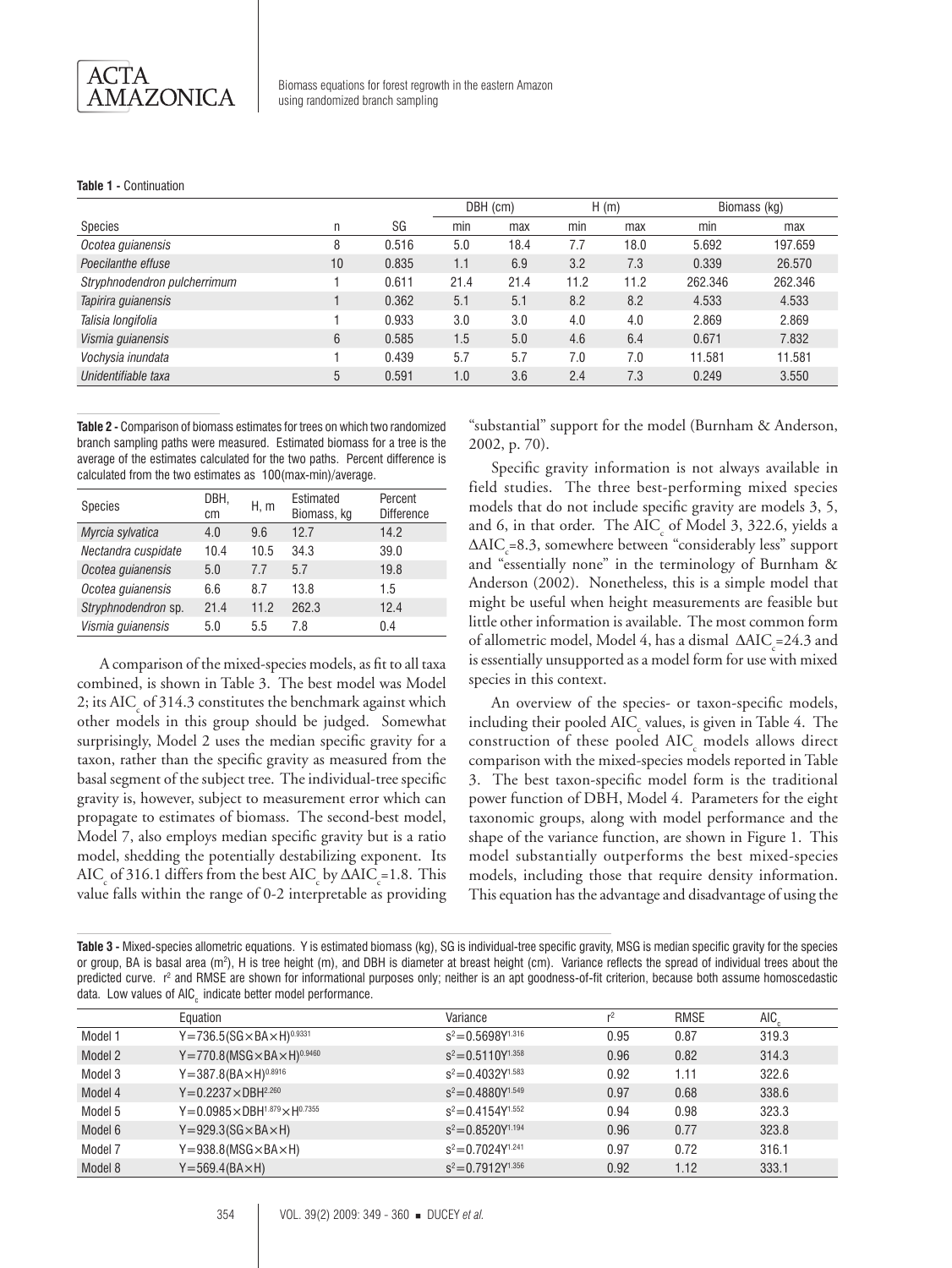

least information (other than taxonomic identity and DBH) of any model. A concern with models of this form is that extrapolation outside the measured range of DBH can be poor. Moreover, shifts in the relationship between DBH, height, and biomass can occur between secondary forest sites.

The second best model, Model 8, is a very simple ratio model that requires tree height in addition to tree basal area (or DBH). Parameters for the eight taxonomic groups, along with model performance and the shape of the variance function, are shown in Figure 2. This model also outperforms the mixedspecies models, including those with density information. For this model, relative to the taxon-specific Model 4,  $\triangle AIC_c = 9.9$ , or somewhere between "considerably less" support and "essentially none" in the terminology of Burnham & Anderson (2002). For sites similar to that of this study, the Model 4 formulation would clearly be preferred.

A graphic comparison between the best mixed-species equations in this study, and the comparable equations of Uhl *et al.* (1988) and Nelson *et al.* (1999), is shown in Figure 3. Model 6 of Nelson et al., which requires specific gravity, tended to overpredict in relation to Model 2 of this study. All the other equations, including the equation of Uhl et al. employing specific gravity, and those of Nelson et al. using DBH with height or DBH alone, tended to underpredict for this data set. The results are summarized numerically in Table 5. The equations generated in this study often missed

**Table 4 -** Summary of the species- or group-specific allometric equations. Y is estimated biomass (kg), SG is individual-tree specific gravity, MSG is median specific gravity for the species or group, BA is basal area  $(m^2)$ , H is tree height (m), and DBH is diameter at breast height (cm). Parameters a, b, and c are fit individually for each species or group. Low values of AIC $_{\textrm{\tiny{c}}}$  indicate better model performance.

|         | Equation                         | AIC.  |
|---------|----------------------------------|-------|
| Model 1 | $Y = a(SG \times BA \times H)^b$ | 311.2 |
| Model 3 | $Y = a(BA \times H)^b$           | 313.0 |
| Model 4 | $Y = a \times DBHb$              | 279.1 |
| Model 5 | $Y = a \times DBH^b \times H^c$  | 385.4 |
| Model 6 | $Y = a(SG \times BA \times H)$   | 290.6 |
| Model 8 | $Y = a(BA \times H)$             | 289.0 |

the aboveground biomass of individual trees by 19-25%. However, these errors were more or less evenly distributed, so that estimates of the total biomass of the sample (i.e., the plot-level biomass estimates) were within 5%. Errors for individual trees using the off-site allometric equations were on the order of 30-40%, but much of this error was comprised of bias; errors for the total aboveground biomass were as great as 33%. Contrary to expectations, the best performer among the off-site allometric equations was Model 2 of Nelson *et al.* (1999), which uses DBH alone. Its error of 17% for plotlevel aboveground biomass estimates might still be judged unacceptable in some situations.



Lacistema pubescens:<br>Y= 0.044 856×DBH<sup>3.1285</sup> 6 2  $\overline{4}$ 8 DBH.cm Poecilanthe effus a  $Y = 0.28772 \times DBH^{2.2747}$  $\overline{2}$  $\overline{4}$ 6 8 DBH, cm

**Figure 1 -** Individual species allometric equations using Model 4 (Table 4). Dashed lines indicate standard error of prediction for an individual stem, based on the maximumlikelihood estimate of the variance in relation to the independent variable.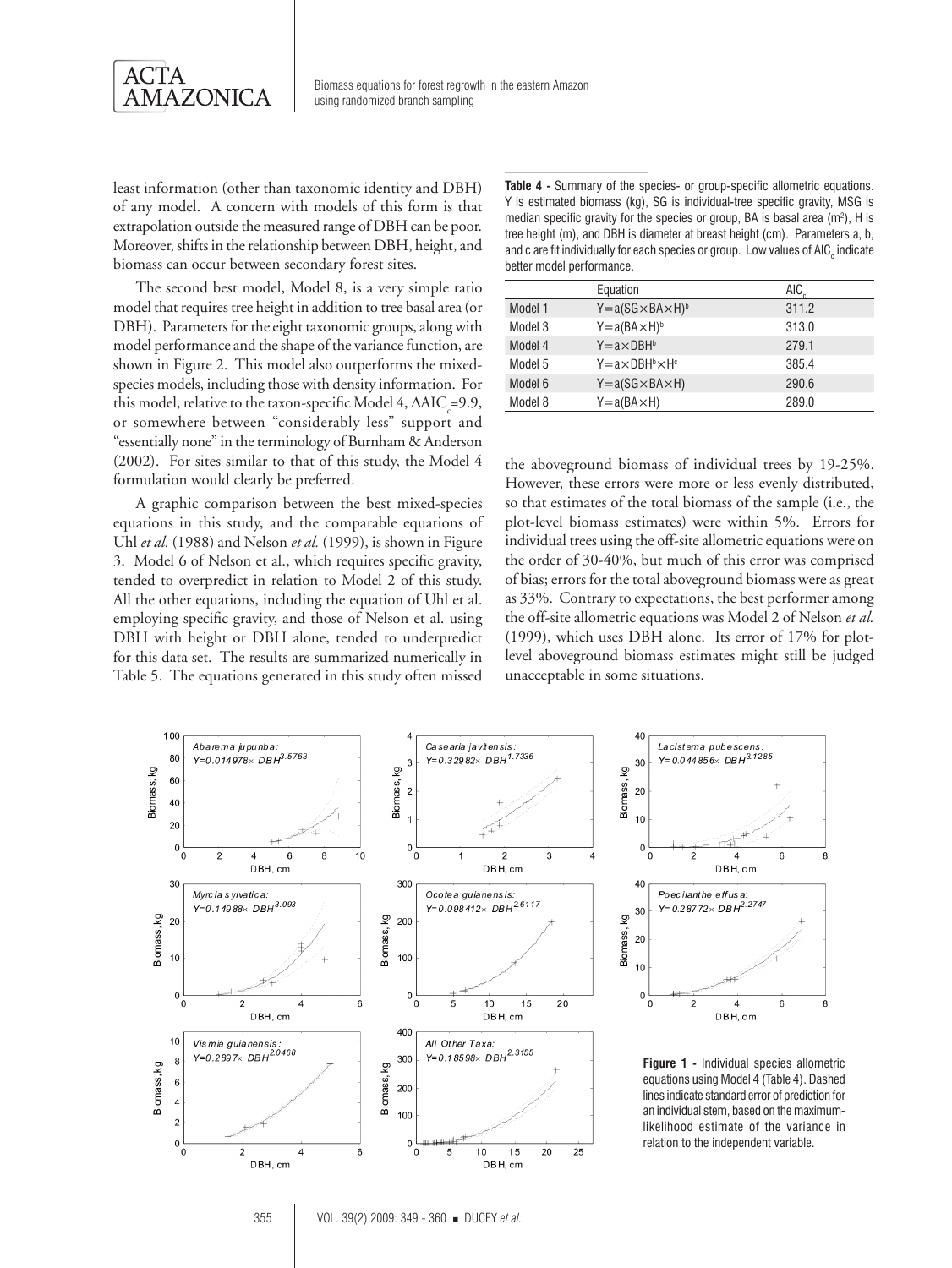

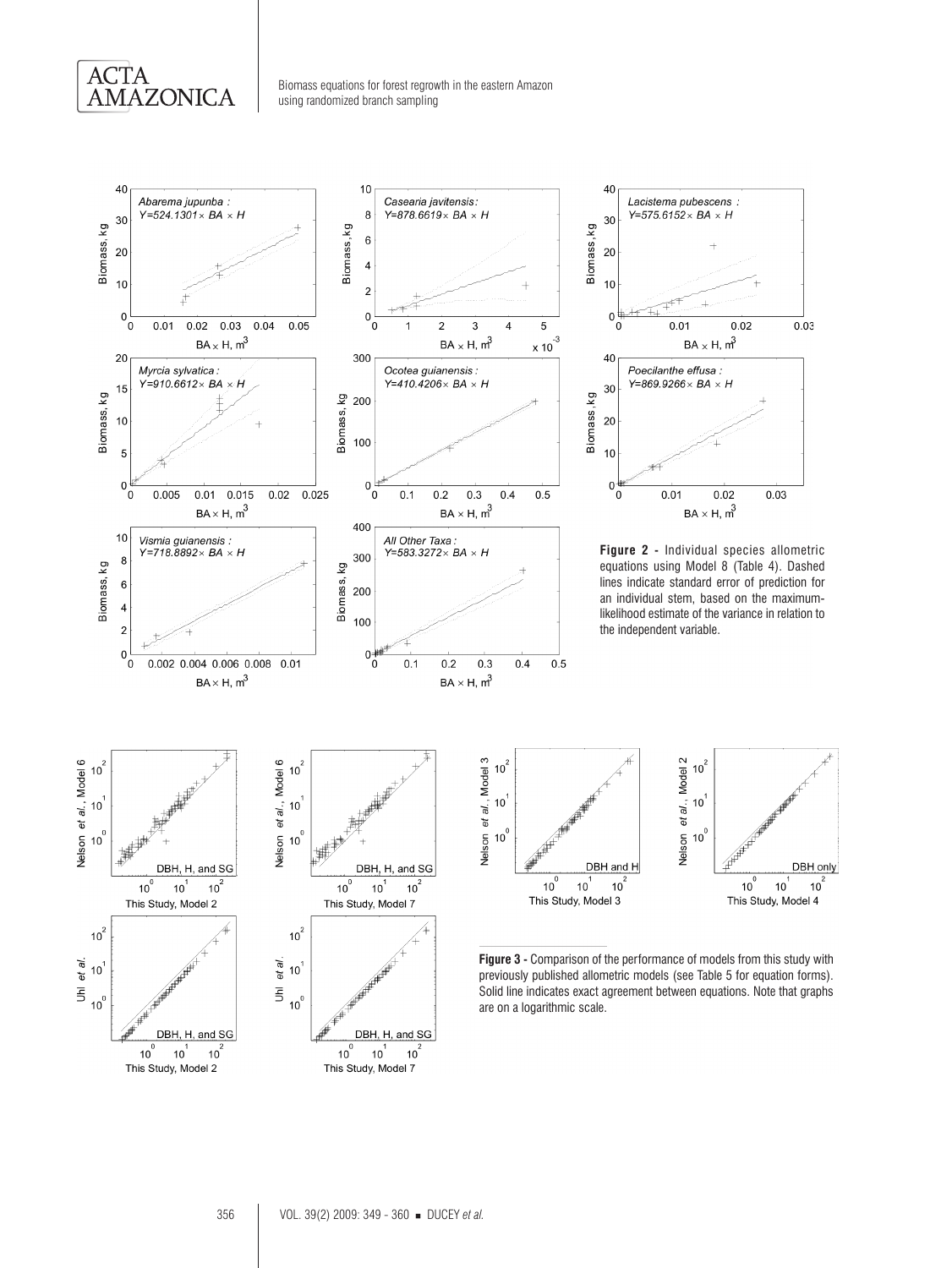

**Table 5 -** Comparison with previously published allometric equations. Models of Nelson *et al.* (1999) and Uhl *et al*. (1982) are shown with biomass, rather than ln(biomass), as the dependent variable to facilitate comparison. Median error and median absolute error are calculated for individual trees; relative error of total describes the difference from the plot-level estimate calculated using the directly measured tree biomasses.

|                                                |                                                                             |                  | Median Absolute | Relative Error of |  |
|------------------------------------------------|-----------------------------------------------------------------------------|------------------|-----------------|-------------------|--|
| Source                                         | Equation                                                                    | Median Error (%) | Error $(\%)$    | Total $(\%)$      |  |
| Models Requiring DBH (or BA), H, and MSG or SG |                                                                             |                  |                 |                   |  |
| This Study, Model 2                            | $Y = 770.8$ (MSG $\times$ BA $\times$ H) <sup>0.9460</sup>                  | 2.0              | 18.9            | $-1.8$            |  |
| This Study, Model 7                            | $Y = 938.8(MSG \times BA \times H)$                                         | $-11.2$          | 23.9            | 2.0               |  |
| Nelson et al., Model 6                         | Y=0.2299×DBH <sup>2.1569</sup> ×H0.3888×SG0.7218                            | 36.9             | 39.7            | 28.6              |  |
| Uhl et al.                                     | $Y=0.0514\times$ (DBH <sup>2</sup> $\times$ H $\times$ SG) <sup>0.991</sup> | $-40.4$          | 41.2            | $-33.0$           |  |
| Models Requiring DBH and H                     |                                                                             |                  |                 |                   |  |
| This Study, Model 3                            | $Y = 387.8(BA \times H)^{0.8916}$                                           | 9.4              | 23.9            | $-4.8$            |  |
| Nelson et al., Model 3                         | $Y = 0.0804 \times DBH^{2.1400} \times H^{0.4644}$                          | $-26.1$          | 30.9            | $-23.9$           |  |
| <b>Models Requiring DBH Only</b>               |                                                                             |                  |                 |                   |  |
| This Study, Model 4                            | $Y = 0.2237 \times DBH^{2.260}$                                             | 8.7              | 25.7            | $-4.4$            |  |
| Nelson et al., Model 2                         | $Y = 0.1358 \times DBH^{2.4128}$                                            | $-21.0$          | 32.1            | $-17.0$           |  |

# **DISCUSSION**

The choice of an allometric model depends on the biological context and the sampling context, as well as the statistical properties of the model. Unless one is prepared to conduct a site-specific allometric study, the stability of predictions across sites is a key question. This is particularly important for forest regrowth; the height-diameter relationship, which is undoubtedly important for total aboveground biomass as well as biomass allocation, has long been known to vary with stand density and stand development (Oliver & Larson, 1996).

Viewed from this perspective, the second-best set of models in this study (taxon-specific models using Model 8, a simple ratio model employing tree basal area and height) seems to have much to offer. The models incorporate species composition and differences in form using a single parameter, while the lack of an exponent means the estimates will scale linearly and safely for trees slightly outside the range of the data. Gross extrapolation still remains dangerous, of course. In particular, very small trees (those shorter than breast height) may have zero basal area, but still have finite biomass. Also, changes in tree form with increasing size are not accounted for if the single parameter remains constant.

A major objection to models such as Model 8 has been the use of tree height. For example, Nelson *et al.* (1999, p. 166) note that telescoping height poles often provide underestimates of tree height in tropical forests. They argue that tree height should only be used in allometric equations when it provides clear improvement in predictions, and when it can be measured accurately. In this study, tree height measured before felling with a height pole averaged 5% less than length measured after felling with a tape (standard error of 1%). Measurement variability added an additional 9.7% random error (in the root mean square sense) to the bias. Part of this "bias" is undoubtedly because height, rather than length, is measured in the field, and some trees lean;

part is undoubtedly due to parallax and imperfect lines of sight. However, both sources of error (bias and variance) are accounted for in the model fitting process. If a small bias is relatively consistent between field crews, and a similar bias is present in the original fitting data, the impact is negligible. If height measurements were so variable as to be inherently unreliable, then adding height would not improve predictions even in the fitting data. Still, the ability to measure heights accurately and consistently cannot be taken for granted, and it must be weighed against the possibility of error introduced by shifts in the height-diameter relationship.

With that said, the best set of models in this study did not employ tree height, but relied on DBH alone in concert with species or taxon identification. In this, our results are similar to those of Nelson *et al.* (1999), who reported good fits with traditional power functions of DBH. This study adds to the limited menu of taxon-specific allometric equations for Amazonian forest regrowth.

The final result of this study, the general lack of agreement between locally-developed mixed species equations and other published equations, can only be viewed as discouraging. The previously published equations of Uhl *et al.* (1988) and Nelson *et al.* (1999) are not wrong; they are simply not right for this site. Likewise, the mixed-species equations developed here may be found wanting when applied to other forest regrowth stands. This remains true, apparently, even when specific gravity and tree height are accounted for in the models. The instability of allometric predictions across these sites indicates that additional work is needed to better understand the spatial variability in tree size – biomass relations. The demonstrated efficiency of using randomized branch sampling for biomass allometry may permit more frequent development of site-specific equations than has previously occurred using traditional procedures.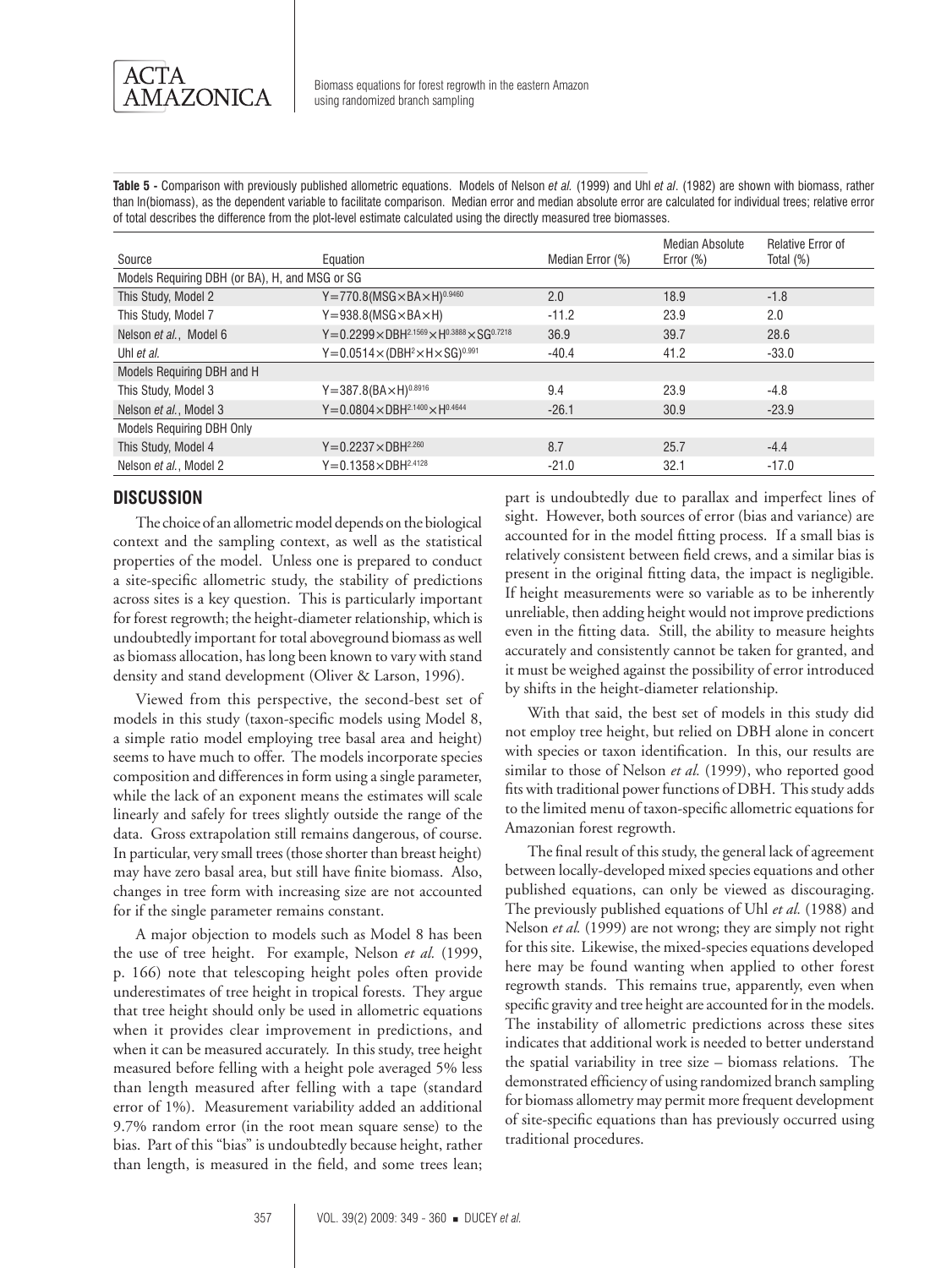# **ACKNOWLEDGMENTS**

We thank the students who participated in this study during biomass allometry field course held at the UFRA field station in 2002, Professor Izildinha Miranda for organizational support prior to and during the course, and Wilson J. Dias de Oliveira for assistance with sample processing. We also thank Moisés Mourão Jr. for text revision. This research was conducted under cooperative agreements between the University of Florida, UFRA, and the Empresa Brasileira de Pesquisa Agropecuária, and was supported by a grant from the Andrew Mellon Foundation.

## **LITERATURE CITED**

- Akaike, H. 1974. A new look at the statistical model identification. *IEEE Trans. Automatic Control*, AC-19: 716-723.
- Baar, R.; Cordeiro, M.R.; Denich, M.; Fölster, H. 2004. Floristic inventory of secondary vegetation in agricultural systems of East-Amazonia. *Biodivers. Conserv.*, 13(7): 501-528.
- Brazil, INPE. 2004. Monitoramento da floresta Amazônica brasileira por satélite – Projeto Prodes. (www.obt.inpe.br/prodes). Access: 23/June/05.
- Brown, S.; Gillespie, A.J.R.; Lugo, A.E. 1989. Biomass estimation methods for tropical forests with applications to forestry inventory data. *For. Sci.*, 35(4): 881-902.
- Burnham, K.P.; Anderson, D.R. 2002. *Model Selection and Multimodel Inference: a Practical Information-Theoretic Approach*, 2nd ed. Springer, New York, USA. 488pp.
- Buschbacher, R.; Uhl, C.; Serrão, E.A.S. 1988. Abandoned pastures in eastern Amazonia. II. Nutrient stocks in the soil and vegetation. *J. Ecol.*, 76(3): 682-699.
- Diniz, T.D. de A.S. 1986. Caracterização climática da Amazônia Oriental, 3-13. EMBRAPA/CPATU-GTZ, Belém, Pará, Brazil.
- Fearnside, P.M. 1996. Amazonian deforestation and global warming: carbon stocks in vegetation replacing Brazil's Amazon forests. *For. Ecol. Manage.*, 80(1): 21-34.
- Fearnside, P.M.; Guimarães, W.M. 1996. Carbon uptake by secondary forests in Brazilian Amazonia. *For. Ecol. Manage.*, 80(1): 35-46.
- Gregoire, T.G.; Valentine, H.T.; Furnival, G.M. 1995. Sampling methods to estimate foliage and other characteristics of individual trees. *Ecology*, 76(4): 1181-1194.
- Honzák, M.; Lucas, R.M.; Amaral, I.; Curran, P.J.; Foody, G.M.; Amaral, S. 1996. Estimation of the leaf area index and total biomass of tropical regenerating forests: comparison of methodologies. pp. 365-381 *In:* Gash, J.H.; Nobre, C.A.; Roberts, J.M.; Victoria, R.L. (Eds.) *Amazonian Deforestation and Climate.* Institute of Hydrology, UK.
- Houghton, R.A.; Skole, D.L.; Nobre, C.A.; Hackler, J.L.; Lawrence, K.T.; Chomentowski, W.H. 2000. Annual fluxes of carbon from deforestation and regrowth in the Brazilian Amazon. *Nature*, 403: 301-304.
- Hurvich, C.M.; Tsai, C.-L. 1989. Regression and time series model selection in small samples. *Biometrika*, 76(2): 297-307.
- Jessen, R.J. 1955. Determining the fruit count on a tree by randomized branch sampling. *Biometrics*, 11(1): 99-109.
- Kvålseth, T.O. 1985. Cautionary note about R<sup>2</sup>. Am. Stat., 39(4): 279-285.
- Ludovino, R.M.R. 2001. Análise da diversidade e da dinâmica da agricultura familiar na Amazônia Oriental: O caso da Zona Bragantina. Ph.D. dissertation, Universidade Técnica de Lisboa, Instituto Superior de Agronomia, Lisboa, Portugal.
- Matérn, B. 1956. On the geometry of the cross-section of a stem. Medd. Stat. Skogsforskn. Inst., 46(11). 28 pp.
- Mesquita, R.C.G.; Ickes, K.; Ganade, G.; Williamson, B.B. 2001. Alternative successional pathways in the Amazon Basin. *J. Ecol.*, 89(4): 528-537.
- Nelson, B.W.; Mesquita, R.; Pereira, J.L.G.; Souza, S.G.A. de; Batista, G.T.; Couto, L.B. 1999. Allometric regressions for improved estimate of secondary forest biomass in the central Amazon. *For. Ecol. Manage.*, 117(3): 149-167.
- Nogueira, E.M.; Nelson, B.W.; Fearnside, P.M. 2005. Wood density in dense forest in central Amazonia, Brazil. *For. Ecol. Manage.*, 208(1-3): 261-286.
- Oliver, C.D.; Larson, B.C. 1996. *Forest Stand Dynamics*, update ed. Wiley, New York, NY, USA. 544pp.
- Saldarriaga, J.G.; West, D.C.; Tharp, M.L.; Uhl, C. 1988. Long-term chronosequence of forest succession in the upper Rio Negro of Colombia and Venezuela. *J. Ecol.*, 76: 938-958.
- Steininger, M.K. 2004. Net carbon fluxes from forest clearance and regrowth in the Amazon. *Ecol. Appl.*, 14(4): S313-S322.
- Sugiura, N. 1978. Further analysis of the data by Akaike's information criterion and the finite corrections. *Comm. Stat. Theor. Methods*, A7: 13-26.
- Tenório, A.R.D.M.; Graça, J.J.D.C.; Góes, J.E.M.; Mendez, J.G.R.; Gama, J.R.M.F.; Silva, P.R.O.D.; Chagas, P.S.M.D.; Silva, R.N.P.D.; Américo, R.R.; Pereira, W.L.M. 1999. Mapeamento dos solos da estação de piscicultura de Castanhal, PA. *FCAP Informe Técnico* 25: 5-26.
- Uhl, C.; Buschbacher, R.; Serrão, E.A.S. 1988. Abandoned pastures in eastern Amazonia. I. Patterns of plant succession. *J. Ecol.*, 76(3): 663-681.

Recebido em 03/08/2008 Aceito em 03/03/2009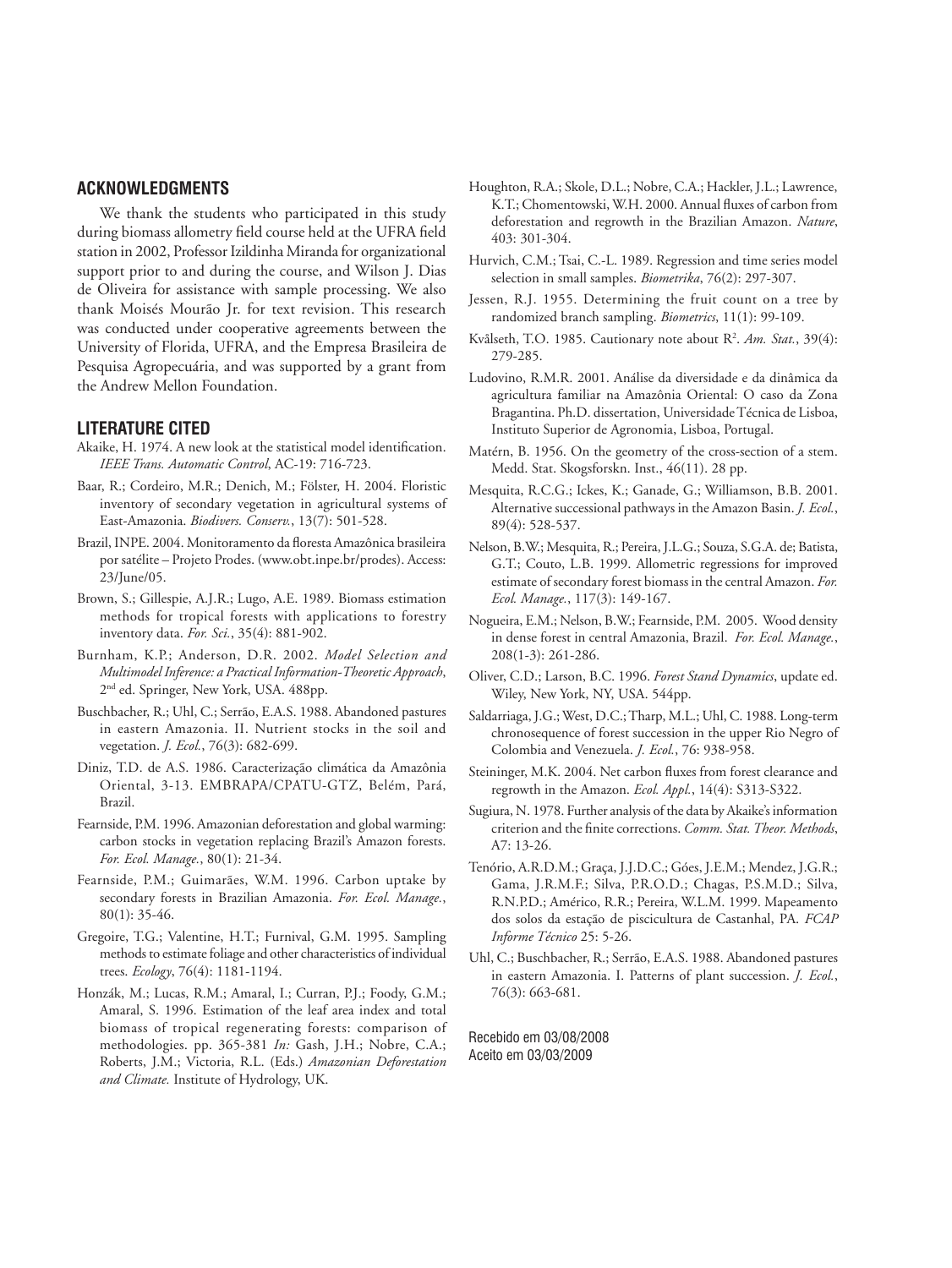

# **APPENDIX I.** EQUATIONS FOR ESTIMATING BIOMASS OF STEMS, TWIGS, AND FOLIAGE.

It is often useful to estimate not only the total aboveground biomass of a tree, but also the biomass of major components. Here, we present equations for estimating the biomass of stemwood, twigs, and foliage based on the data for this study. All components are as defined in the Methods section. Equations were fit using the same procedure as was used for total biomass. For simplicity, we provide here the speciesspecific equations that use a power function of DBH (i.e. following Model 4), because DBH is commonly measured and may be the only variable (other than species) available in some investigations. We also present the best-fitting equation (as judged using  $AIC_c$ ) or set of equations that uses median specific gravity or height, as these may be available in some situations and can often improve model performance.

Results for stemwood are shown in Table A.1. In addition, it is notable that the best fitting equation for predicting stemwood biomass, out of all the sets evaluated, is that based on Model 1:

 $Y=679.1(SG\times BA\times H)^{0.9767}$ 

Almost as good ( $\Delta AIC_{c} = 0.36$ ) is that based on Model 6:

 $Y=757.1(SG\times BA\times H)$ 

Both models had an  $r^2$  of 0.97, and the fit (as judged using AIC<sub>c</sub>) was dramatically better than the next best model (∆AIC<sub>c</sub>>35). However, both require density from a wood sample taken from the first stem segment. This is wildly impractical in most investigations, but it might be possible to use these equations advantageously in a subsampling approach.

Results for twigs and foliage are shown in Table A.2 and Table A.3, respectively. The best fitting model in both cases follows the same form, Model 2, which uses median specific gravity of the stemwood but otherwise is not speciesspecific. We note that particular caution should be taken with the foliar biomass equations, as foliar biomass may be influenced by seasonal phenology. Also, we caution that estimates calculated from the equations in Tables A1 through A3 may not necessarily add exactly to estimates of the total aboveground biomass calculated using the equations presented in the main paper.

**Table A2.** Allometric equations for predicting twig biomass. Y is estimated biomass (kg), MSG is median specific gravity for the species or group, BA is basal area ( $m^2$ ), H is tree height (m), and DBH is diameter at breast height (cm).  $r^2$  and RMSE are shown for informational purposes only; neither is an apt goodness-of-fit criterion, because both assume homoscedastic data. The performance of the Model 2 equation is substantially better than that of the Model 4 equations ( $\triangle$ AIC<sub>c</sub>=29.34).

|                     | Model 2                                      |                |             |
|---------------------|----------------------------------------------|----------------|-------------|
| <b>Species</b>      | Model                                        | r <sup>2</sup> | <b>RMSE</b> |
| All species         | $Y = 10.095(MSG \times BA \times H)^{0.579}$ | 0.73           | 0.06        |
|                     | Model 4                                      |                |             |
| <b>Species</b>      | Model                                        | r <sup>2</sup> | <b>RMSE</b> |
| Abarema jupunba     | $Y = 0.000147 \times DBH^{4.485}$            | 0.98           | 0.08        |
| Casearia javitensis | $Y = 0.0359 \times DBH^{1.951}$              | 0.81           | 0.03        |
| Lacistema pubescens | $Y = 0.0665 \times DBH^{1.036}$              | 0.51           | 0.04        |
| Myrcia sylvatica    | $Y = 0.0591 \times DBH^{1.847}$              | 0.40           | 0.12        |
| Ocotea quianensis   | $Y = 0.0506 \times DBH^{1.498}$              | 0.66           | 0.47        |
| Poecilanthe effusa  | $Y = 0.0549 \times DBH^{1.749}$              | 0.75           | 0.13        |
| Vismia quianensis   | $Y = 0.0433 \times DBH^{1.514}$              | 0.76           | 0.07        |
| Other species       | $Y = 0.0749 \times DBH^{1.350}$              | 0.78           | 0.13        |

| Table A1. Allometric equations for predicting stemwood biomass. Y is estimated biomass (kg), BA is basal area ( $m^2$ ), H is tree height (m), and DBH is diameter       |
|--------------------------------------------------------------------------------------------------------------------------------------------------------------------------|
| at breast height (cm). r <sup>2</sup> and RMSE are shown for informational purposes only; neither is an apt goodness-of-fit criterion, because both assume homoscedastic |
| data. The performance of the species-specific Model 3 equations is substantially better than that of the Model 4 equations ( $\triangle AIC_r = 9.69$ ).                 |

|                     | Model 3                            |                |             | Model 4                         |                |             |
|---------------------|------------------------------------|----------------|-------------|---------------------------------|----------------|-------------|
| Species             | Model                              | r <sup>2</sup> | <b>RMSE</b> | Model                           | r <sup>2</sup> | <b>RMSE</b> |
| Abarema jupunba     | $Y = 3260.2(BA \times H)^{1.5813}$ | 0.86           | 1.75        | $Y = 0.0238 \times DBH^{3.233}$ | 0.87           | 1.71        |
| Casearia javitensis | $Y = 61.8(BA \times H)^{0.6712}$   | 0.78           | 0.15        | $Y = 0.2151 \times DBH^{1.750}$ | 0.76           | 0.16        |
| Lacistema pubescens | $Y = 137.1(BA \times H)^{0.8227}$  | 0.83           | 0.28        | $Y = 0.1329 \times DBH^{2.027}$ | 0.80           | 0.30        |
| Myrcia sylvatica    | $Y = 376.6(BA \times H)^{0.9169}$  | 0.77           | 0.96        | $Y = 0.1022 \times DBH^{3.341}$ | 0.38           | 1.58        |
| Ocotea guianensis   | $Y = 543.0(BA \times H)^{1.1278}$  | 0.85           | 9.59        | $Y = 0.0549 \times DBH^{2.777}$ | 0.99           | 1.99        |
| Poecilanthe effusa  | $Y = 800.5(BA \times H)^{1.0429}$  | 0.99           | 0.19        | $Y = 0.1557 \times DBH^{2.508}$ | 0.99           | 0.16        |
| Vismia guianensis   | $Y = 1543.7(BA \times H)^{1.2222}$ | 0.99           | 0.12        | $Y = 0.1281 \times DBH^{2.402}$ | 0.99           | 0.12        |
| Other species       | $Y = 386.0(BA \times H)^{0.9704}$  | 0.93           | 2.05        | $Y = 0.1073 \times DBH^{2.461}$ | 0.99           | 0.63        |